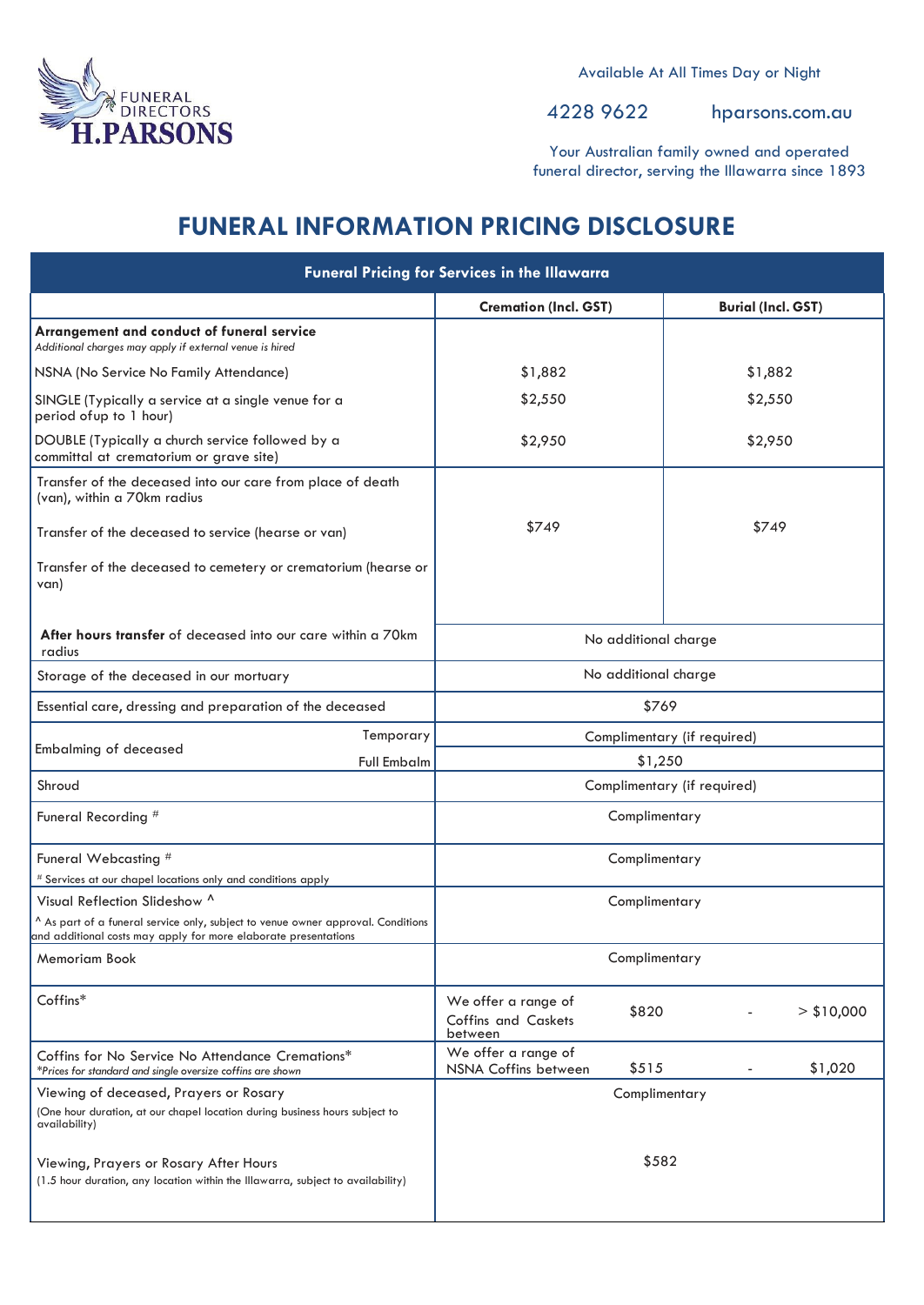| Other funeral goods and services available |                                                          |  |  |
|--------------------------------------------|----------------------------------------------------------|--|--|
| <b>Repatriation services</b>               | Charges are calculated based on individual circumstances |  |  |
| <b>Memorial services</b>                   | Charges are calculated based on individual circumstances |  |  |
| <b>Catering Services</b>                   | Charges are calculated based on individual circumstances |  |  |

## **Disbursements**

Disbursements are payments made to suppliers on your behalf. Below are our reasonable estimates, which are subject to change. *There may also be other disbursements that are not captured below.*

H.Parsons do not add any additional fees or charges and we proudly refuse any commissions for work performed from these quality *approved, local Illawarra suppliers*

|                                                  | <b>Cremation</b>                                                                 | <b>Burial</b> |  |
|--------------------------------------------------|----------------------------------------------------------------------------------|---------------|--|
| Death certificate                                | \$60                                                                             |               |  |
| Cremation certificate                            | \$110                                                                            | N/A           |  |
| Cremation permit                                 | \$110                                                                            | N/A           |  |
| Burial services (if local cemetery)              | N/A                                                                              | \$1,643       |  |
| Cremation services (at our crematorium)          | \$815                                                                            | N/A           |  |
| Cost associated with venue hire                  | Charges are calculated based on individual venues                                |               |  |
| Celebrant services (indicative)                  | \$440                                                                            |               |  |
| Newspaper notice (indicative)                    | \$250                                                                            |               |  |
| Family mourning car (3 hours hiring, indicative) | \$480                                                                            |               |  |
| <b>Flowers</b>                                   | We offer a range of full casket covers from \$120 and<br>casket sprays from \$60 |               |  |

#### **Disclosures**

Our mortuary and crematorium are located at the following locations and are both owned and operated by the H.Parsons group of companies.

Preparation of your loved one is performed **solely at our local mortuary at** H.Parsons Funeral Directors, –34 Belmore Street, Wollongong.

Mountain View Crematoria is located at 21 Waverley Dr, Unanderra.

*Prices displayed are by legislative requirement.*